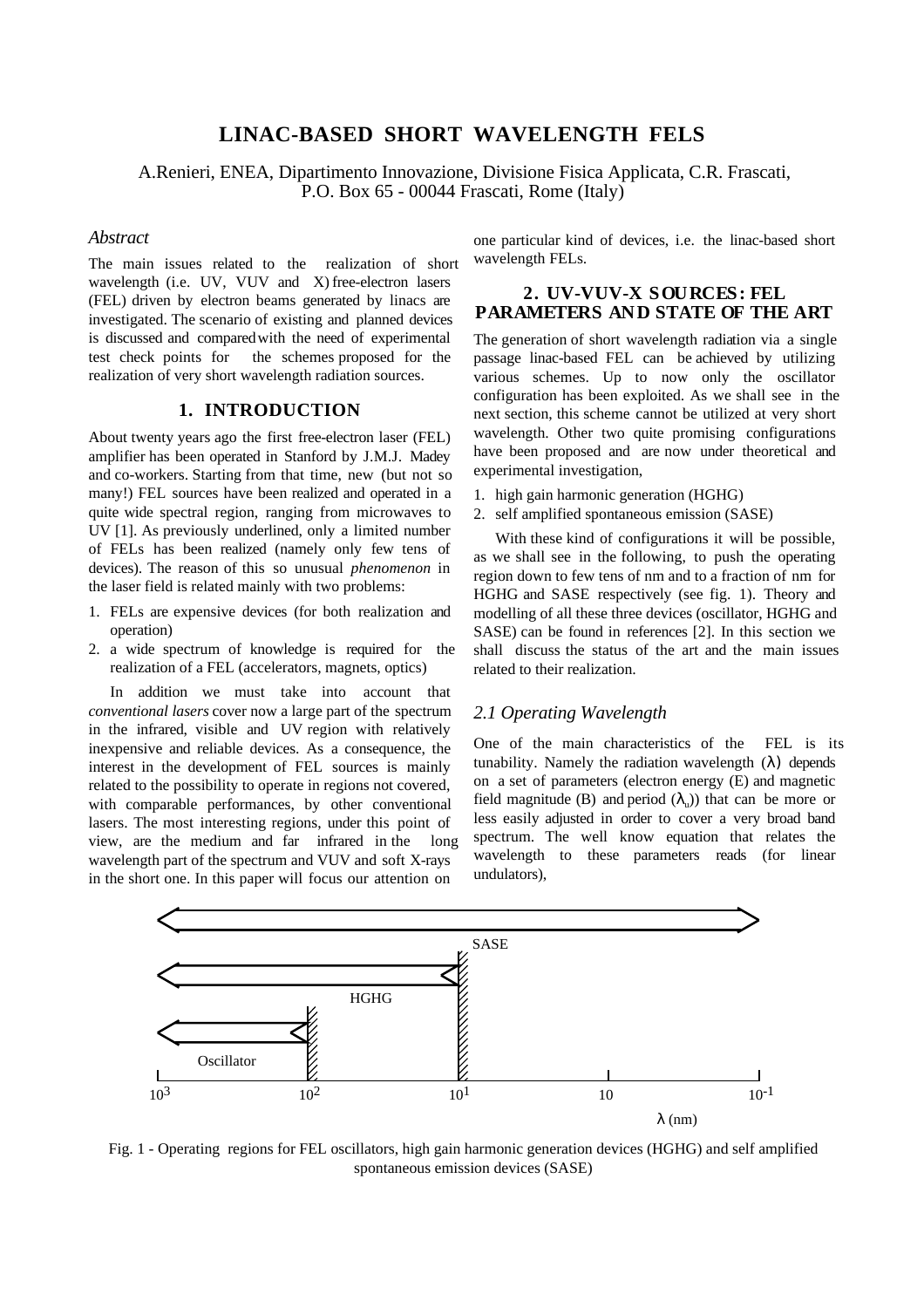$$
\lambda = (\lambda_{\rm u}/2n\gamma^2)(1 + K^2) \tag{1}
$$

where we utilized the usual notations  $(m = rest$  electron mass,  $c =$  ligth speed in vacuum)

 $\gamma$  = relativistic factor = E/(mc<sup>2</sup>)  $K = eB\lambda_{u}/(2\sqrt{2\pi m c^2})$  $n = 1,3,5,...$  harmonic number

From eq. (1) we derive that, with undulators of few centimeters period and  $K \approx 1$ , we need electrons with energy of the order of  $\approx 100$  MeV for the operation in UV, and up to many GeV for the X region. All this full range is now, in principle, available and, as we shall see in the next sections, the Status of the Art of the electron beam technology could allow, in the near future, the operation of FEL devices down to  $\lambda = 0.1$  nm.

#### *2.2 FEL Oscillator*

The feasibility of a FEL oscillator is, first of all, related to the availability of mirrors with good reflectivity (at least on the order of 10%) to be utilized for the implementation of low losses optical cavities. At the present stage of the technology the lower limit for the wavelength is around 100 nm. Namely the minimum wavelength up to now reached is  $\lambda = 240$  nm, obtained with the storage-ring-based FEL in Novosibirsk [3], while, for linac-based devices, the record (320 nm) has been reached in FELI (Osaka) [4]. Typical operating region for a FEL oscillator is the so-called *low gain regime*. In this condition the maximum gain in first harmonic ( $n = 1$ , see eq. (1)) in small-signal regime (1-D) approximation) is given by,

G = 
$$
(1.5/\sqrt{2})(2\pi N\rho)^3/((1 + \mu_c/3)(1 + \mu_x^2) x
$$
  
x  $(1 + \mu_v^2)(1 + 1.7\mu_E^2))$  (2)

where we have defined

$$
\rho = \text{Pierre parameter} =
$$
\n
$$
(((\lambda^{3/2}\lambda_{\mathrm{u}}^{1/2})/(\sqrt{2} 4\pi\Sigma)) (K^2/(1 + K^2)^{3/2})(I/I_0)[JJ])^{1/3}
$$
\n
$$
N = \text{number of undulator periods}
$$
\n
$$
\Sigma = \text{radiation mode cross section} \approx \lambda L
$$
\n
$$
L = \text{undulator length}
$$
\n
$$
I_0 = \text{Alfvèn current} = 17 \text{ kA}
$$
\n
$$
[JJ] = (J_0(\xi) - J_1(\xi))^2 = \text{Bessel function factor for linear}
$$

 $[JJ] = (J_0(\xi) - J_1(\xi))^2$  = Bessel function factor for linear undulators

The terms in the denominator of eq. (2) account for the gain reduction due to the finite electron bunch length (cτ)

and to the electron energy spread (∆E/E) and emittances  $(\varepsilon_{x,y})$ ,

$$
\mu_{c} = \lambda N/(c\tau), \quad \mu_{x,y} = 2N\epsilon_{x,y}/((\lambda \lambda_{u}/h_{x,y})(1+1/K^{2}))^{1/2} \quad ,
$$
\n
$$
\mu_{E} = 4N(\Delta E/E) \tag{4}
$$

 $(h_{x,y}$  = sextupolar terms of the undulator magnet)

From eqs. (3) and (4) we derive that the gain strongly depends on the wavelength. Namely, in order to avoid gain degradation, the coefficients (eqs. (4)) that measure the slippage between electrons and photons  $(\mu_c)$  and the inhomogeneous broadening due to energy spread  $(\mu_F)$  and emittances  $(\mu_{xy})$  with respect to the FEL gain bandwidth  $(1/(2N))$ , must be negligible with respect to the unity. As a consequence the electron beam parameters must satisfies the following inequalities,

$$
\tau \gg \lambda N/c \tag{5}
$$

$$
\Delta E/E \ll 1/(4N) \tag{6}
$$

$$
\varepsilon_{x,y} \ll (1/(2N))((\lambda \lambda_{u}/h_{x,y})(1+1/K^2))^{1/2} \tag{7}
$$

In addition we must take into account that eq. (3) has been derived in 1-D approximation. In order to avoid that 3-D effect can reduce the gain, we must require that the electron beam cross section would be smaller than the radiation lowest order mode one, i.e.

$$
\varepsilon_{x,y} \ll \lambda/4\pi \tag{8}
$$

Equation (5) is easily satisfied in the short wavelength region, while eqs. (7) and (8) are heavier to satisfy as the wavelength decreases. In the mean time the gain coefficient  $\rho^3$  decreases with the wavelength. A further problems arises from the strong decreasing of the mirror reflectivity at short wavelength, as stressed previously. Taking into account all these problems and the state of the art of electron sources and optics, the lower limit for the operation of a FEL oscillator can be estimated around 200- 100 nm. Competition with existing standard lasers and storage ring based FELs will affect strongly the future of this kind of sources that, with respect to standard lasers, exibit a quite large tunability and, with respect to storage ring based FELs, a larger average and peak power. In Tab. 1 it is reported the scenario of the existing and planned UV FEL linac-based oscillators. Up to now only two sources have been operated (in Los Alamos (USA) and in FELI (Osaka,J)) and one (wich will be operated around 200 nm in third harmonic) is under realization at Boeing in Seattle (USA). For shorter wavelengths (i.e. shorter than 200-100 nm) different approches, based on high gain single passage devices (see next sect.), are needed.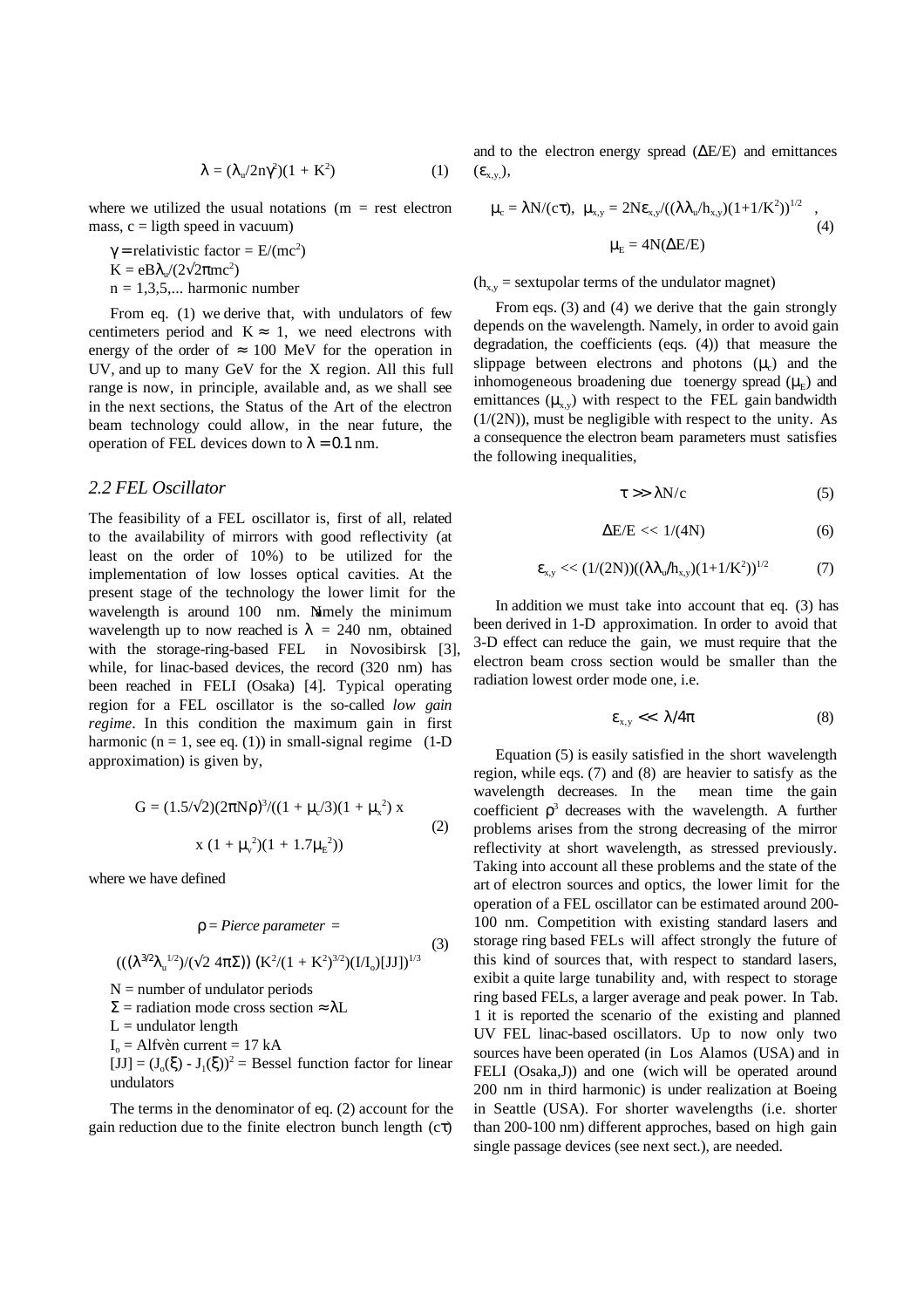Tab. 1. Linac based UV FEL oscillator devices

|                  | Ref.  | $\lambda$ [nm] | $\tau$ [ps]    | P(MW)          | $\langle P> W $ | $\lambda_u$ [cm] | E[MeV] | I[A] | comments                   |
|------------------|-------|----------------|----------------|----------------|-----------------|------------------|--------|------|----------------------------|
| LASL(USA)        | $[5]$ | 380            |                |                | 36              | 1.36             | 45     | 135  | operating                  |
| FELI $(J)$       | $[4]$ | 350            |                |                | 67              | 2.2              | 144    | 60   | operating                  |
| BOEING (USA) [6] |       | >200           | $\overline{7}$ | $\approx 0.15$ | $\approx 1000$  | 2.18             | 120    |      | 500 3rd harm. (in constr.) |

#### *2.3 High Gain Operation*

In high gain regime the evolution of the laser power P along the undulator follows an exponential law,

$$
P \propto (P_o/9) \exp(z/L_G) \tag{9}
$$

where  $P_0$  is the input power (from an external source or related to the spontaneous emission), z is the longitudinal coordinate and  $L_G$  is the *gain length* defined as ( $\rho$  is the Pierce parameter defined in eq. (3)).

$$
L_G = \lambda_u / (4\sqrt{3} \pi \rho) \tag{10}
$$

For enough high ρ values there are many *gain lengths*  $L<sub>G</sub>$  along the undulator, so that it is possible to have very high integrated gain in one passage. For example, in Livermore [7], amplification up to 40 dB has been obtained in a FEL operating in the millimeter wavelength region. The order of magnitude of the "*enough high* ρ" can be easily derived from eq. (10). Namely the gain length and the undulator period are of the order of some meters and some centimeters respectively, so that ρ (for an *ideal beam!*) must be of the order of  $10^{-3}$ , which corresponds to a peak current on the order of some kA. However we have to take into account that 3-D effects, energy spread and emittance can heavily affect the gain. Namely the electron beam cross section must be smaller than the radiation fundamental mode one (eq. (8)), the diffraction must be negligible in one gain length ( $β = betatron$  function),

$$
L_R = \text{Raleigh length} = 4\pi\epsilon\beta/\lambda \ge L_G \tag{11}
$$

and the inhomogeneous broadening due to energy spread and emittance must be negligible with respect to the FEL gain bandwidth, which is given just by the Pierce parameter ρ,

$$
\Delta E/E \ll \rho/2 \tag{12}
$$

$$
\varepsilon_{x,y} \ll \rho((\lambda \lambda_u / h_{x,y})(1+1/K^2))^{1/2} ,
$$
  

$$
(\gamma \varepsilon_{x,y} \ll \rho(\lambda_u / \sqrt{(2h_{x,y})})(1+K^2)/K)
$$
 (13)

By combining eq.(8) with eq. (11) we derive that the gain length must be shorter than the β−function in order to reduce 3-D effects,

$$
L_G < \beta \tag{14}
$$

which requires again L<sub>G</sub> of the order of a meter ( $\rho \approx 10^{-3}$ ) when  $\beta \approx$  some meters. Finally eq. (12) and (13) require an energy spread of the order of  $10^{-4}$  and a normalized emittance  $\gamma \varepsilon_{x,y}$  (for  $\lambda_u \approx \text{cm}$ ,  $h_{x,y} \approx 1$ ,  $K \approx 1$ ) less than 10 mm mrad. All this kind of requests appeared some years ago very heavy to satisfy. Recently the situation is strongly changed. Namely, the dramatic improuvements of the performances of high energy accelerators, developed for elementary particle physics, make now possible the realization of FEL devices which utilize electron beams operating in the kA, GeV current and energy range with normalized emittance on the order of  $10^{-6}$  m rad. This improuvement is mainly related to the developing of laser driven RF phtocathode guns [8], which provide, with respect to the traditional thermoionic injectors, very high brightness electron beams that can be directly accelerated by RF structures, so avoiding emittance growth due to phase space dilution during the bunching process. Namely all the UV-X FEL devices now under development (see Tab. 2) utilize electron beams generated with this technique.

The FEL reported in Tab. 2 are based on two different schemes. For the UV-VUV region both HGHG and SASE can be utilized, while in the X region only SASE can be exploited, due to the lack of suitable coherent sources (see fig. 1). In the HGHG [13] scheme (planned at the DUV device in BNL) the electron beam interacts in a first undulator with a resonant laser beam, which induces a density modulation at the fundamental, as well as at the higher harmonics of the input laser beam. Then, eventually after a dispersive section that enhances the bunching, the electron beam is sent into a second undulator which is resonant at a higher harmonics (typically the 3rd or the 5th). Due to the harmonic modulation, the electron beam radiates coherently and an exponential blow-up of the radiation takes place. In addition the coherence of the output radiation is quite high, namely it has the same quality of that of the input one. The bottle-neck of this scheme is the input laser, which could be limited to operate at very low duty cycle and, normally, does not exibit good tunability. In order to overcome this problem, a different scheme has been proposed [14], in which the bunching is provided by previously utilizing the electron beam as active medium in a FEL oscillator operating in the UV region, where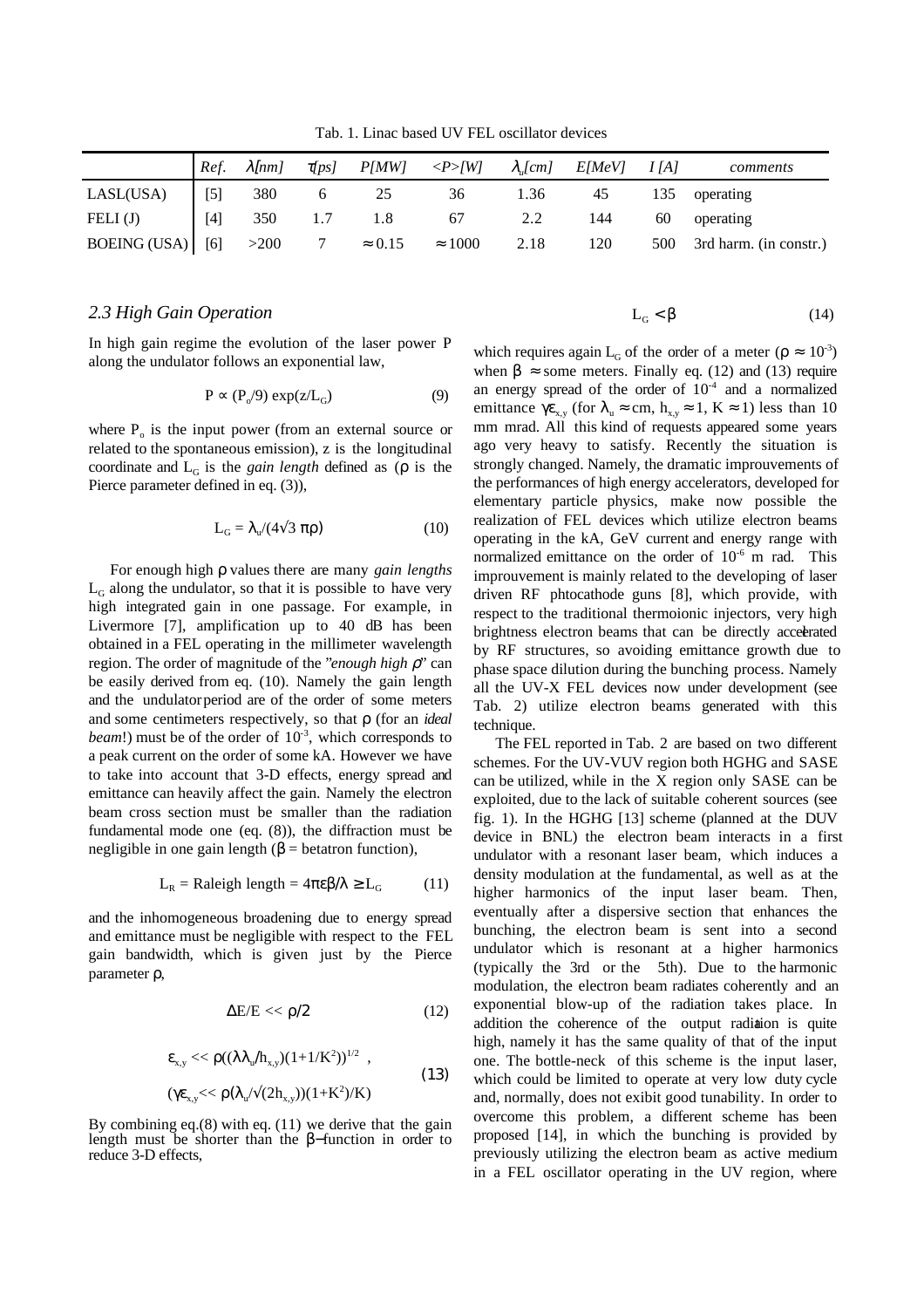|                        | Ref.   | $\lambda$ [nm]                 | $\tau$ [ps]      | P(MW)           | $\langle P>$ [W] | $\lambda$ <sub>u</sub> [cm]  | <i>E[MeV]</i>            | I[A]                     | comments                                                        |
|------------------------|--------|--------------------------------|------------------|-----------------|------------------|------------------------------|--------------------------|--------------------------|-----------------------------------------------------------------|
| BNL (USA)<br>(DUV-FEL) | $[9]$  | 200<br>200<br>$<$ 200<br>< 100 | 6<br>6<br>6<br>6 | 140<br>70<br>70 |                  | 3.89<br>3.89<br>3.89<br>3.89 | 210<br>210<br>310<br>310 | 300<br>300<br>300<br>300 | seed (800kW)<br>HGHG (400nm)<br>seed (140nm)<br>HGHG (5fs,80nm) |
| ARGONNE (USA)          | $[10]$ | 300                            | 3                |                 |                  | 0.3                          | 50                       | 600                      | <b>SASE</b>                                                     |
| DESY(G) (TESLA FEL)    | [11]   | 6                              | 0.17             | 1400            | 40               | 2.73                         | 1000                     | 2400                     | <b>SASE</b>                                                     |
| SLAC(USA)<br>(LCLS)    | [12]   | 3<br>0.15                      | 0.3<br>0.250     | 10000<br>50000  | 1.6              | 8<br>3                       | 7000<br>15000            | 2500<br>5000             | <b>SASE</b><br>SASE                                             |

Tab. 2. Linac based VUV-X rays HGHG and SASE FEL devices

enough good reflectivity mirrors are available, and than, like in the HGHG, by injecting the bunched beam in an undulator resonant at an harmonic of the first FEL. In this configuration a quite high average power tunable radiation could be generated down to 100-50 nm.

SASE [15] is the only way to operate a FEL in the X region, where no input laser beam (standard or FEL) are available. In SASE configuration the seed for the start up is provided by the spontaneous emitted power. The output radiation has a temporal coherence of the same kind of the spontaneous one [16], while, if condition (8) is satisfied, it has a fully transverse coherence. It is worth to stress that when condition (8) is not satisfied, higher order transverse modes can have enough gain to be excited, and, as a consequence, there could be not only a lowering of the gain on the fundamental mode but a degradation of transverse coherence too.

### **3. CONCLUSIONS AND OUTLOOKS**

Following what reported in the previous section, the field of short and very short wavelength linac driven FELs appears quite challenging and promising. Namely the UV VUV region could be covered with tuneble, high power devices, with capability to operate also in the femtosecond range, while the utilization of multi-GeV, multi-kA, very low emittance and energy spread electron beams opens the possibility to realize X-rays FELs whose performances will overcome largely that of existing and planned conventional synchrotron radiation sources. However, it must be stressed that a lot of theoretical and experimental work (in particular for X-rays devices) has still to be done. Namely scaling laws relevant to SASE must be experimentally checked at short wavelengths, in order to avoid to make a single jump of too many order of magnitude ( $\approx 10^7$ ) that there are between the existing devices and the planned ones [17]. If the experimental tests will confirm the performances now expected for linac driven X FELs, in particular in terms of brilliance, see fig. 2, there is a quite wide agreement on the fact that this technology will be very competitive, with respect to the classical storage ring configuration, for the fourth-

generation light sources, at least up to photon energy of the order of 10 keV [18].



Fig. 2 - Average spectral brilliance [photonsxs<sup>-1</sup> mm<sup>-2</sup> mrad<sup>-2</sup> (0.1% Bandwidth)<sup>-1</sup>] of third and fourth generation Storage Rings compared with FEL performances (from Ref. [18] p. 21)

#### **4. REFERENCES**

- [1] For an up-to-date review, see "Proceedings of the Seventeenth International Free Electron Laser Conference" New York, NY, USA, August 21-25, 1995, to appear on Nucl. Instrum and Meth.
- [2] Many review articles and textbooks are dedicated to theoretical and experimental aspects of FELs, see,